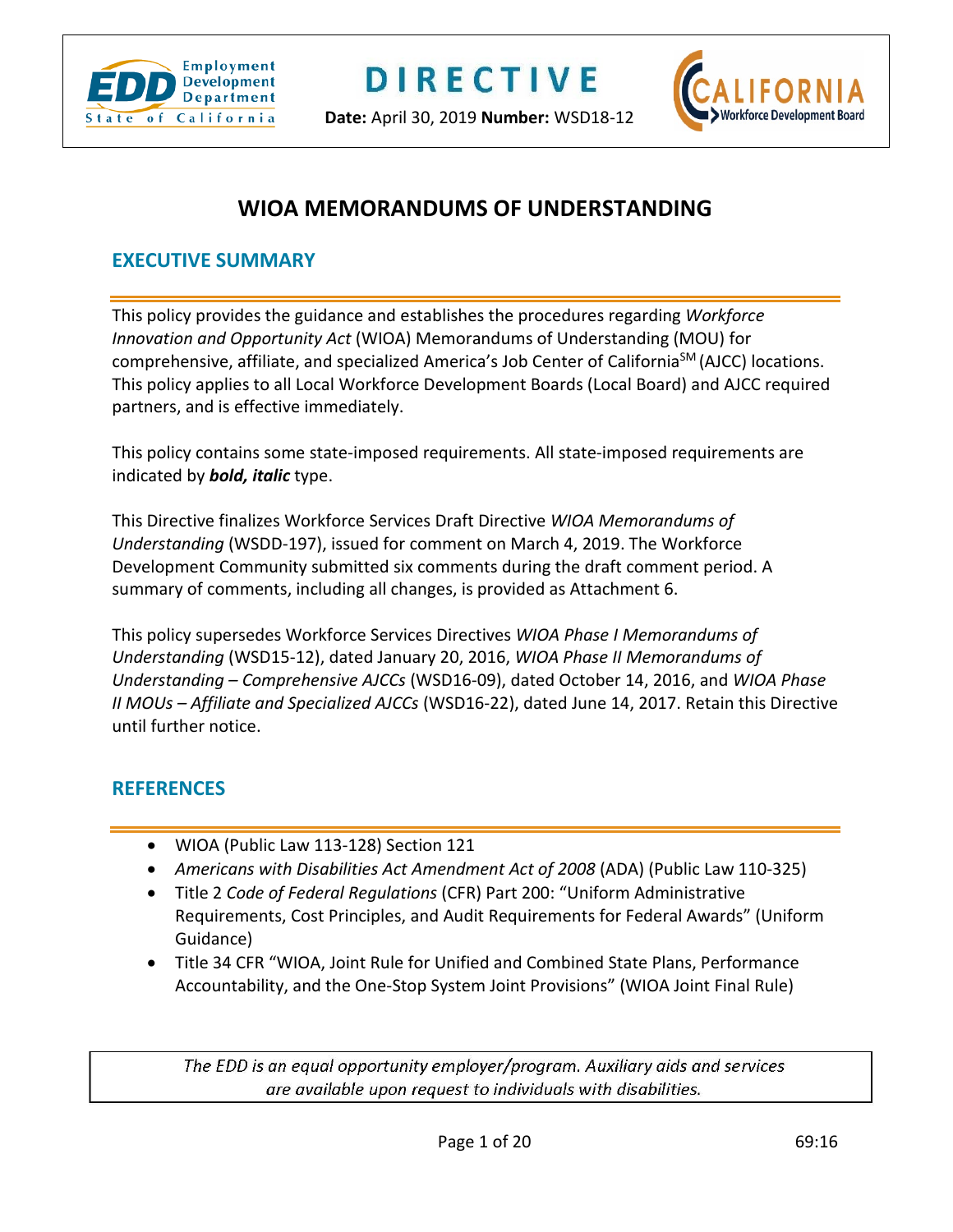- Department of Labor (DOL) Training and Employment Guidance Letter [TEGL 17-16,](https://wdr.doleta.gov/directives/corr_doc.cfm?DOCN=4968) Subject: *Infrastructure Funding of the One-Stop Delivery System* (January 18, 2017)
- DOL [TEGL 16-16](https://wdr.doleta.gov/directives/attach/TEGL/TEGL_16-16_Change_1.pdf) Change 1, Subject: *General Guidance for One-Stop Operations* (June 16, 2017)
- Department of Labor (DOL) [WIOA One-Stop Infrastructure Costs –](https://www.doleta.gov/wioa/docs/FAQs-Infrastructure-Funding-Guidance-Dec-27-2016.pdf) FAQs
- Workforce Services Directiv[e WSD16-14,](https://www.edd.ca.gov/Jobs_and_Training/pubs/wsd16-14.pdf) Subject: *Selection of AJCC Operators and Career Services Providers* (December 16, 2016)

# **BACKGROUND**

In order to establish a high quality AJCC delivery system and enhance collaboration among partner programs, WIOA requires Local Boards to develop MOUs with all AJCC required partners within their Local Workforce Development Area (Local Area). These MOUs will serve as a functional tool as well as visionary plan for how the Local Board and AJCC partners will work together to create a unified service delivery system that best meets the needs of their shared customers.

For the initial negotiation process of these MOUs, the state separated the development process into two distinct phases and three separate Directives. The Phase I Directive addressed service coordination and collaboration among all AJCC partners. The Phase II Directives addressed how to sustain the unified system through the use of resource sharing and joint cost funding. These Directives laid the groundwork for Local Areas to execute an MOU(s) in order to meet DOL requirements and included the key elements of an MOU as outlined in TEGL 16-16. All MOUs were required to contain assurances that the MOU would be reviewed and updated every three years with an annual review of and, if necessary, amendments to the Infrastructure Funding Agreements (IFA) and Other System Costs Budget. This directive consolidates the three previous MOU directives and provides guidance for Local Areas in reviewing and updating their AJCC MOUs and IFAs.

# **POLICY AND PROCEDURES**

#### **Definitions**

For purposes of this Directive, the following definitions apply:

*America's Job Center of California SM (AJCC)* – The common identifier used within California for One-Stop centers, the One-Stop system, and access points to WIOA affiliated programs and services.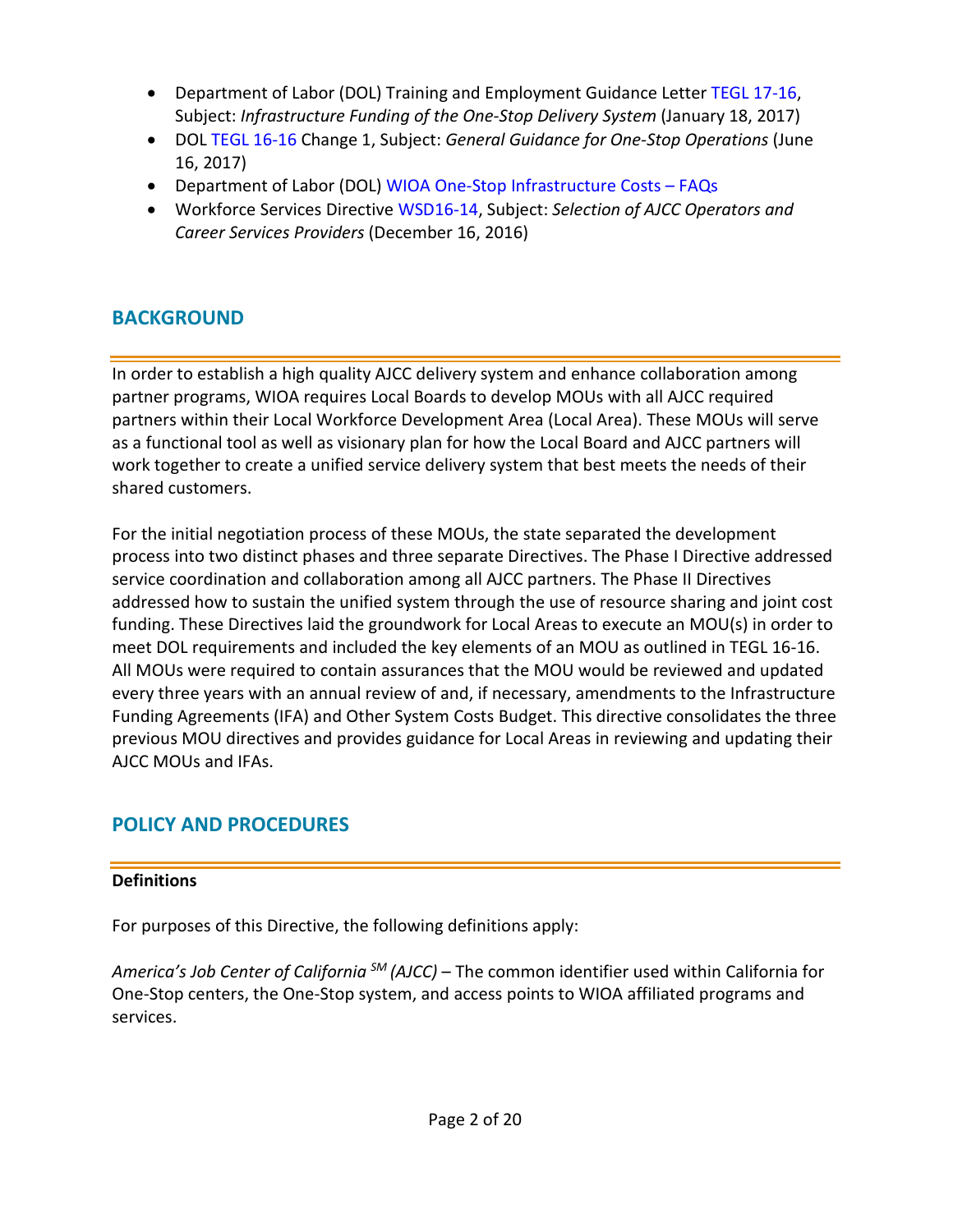*Applicable Career Services* – Services identified in WIOA Section 134(c)(2), that are delivered by the AJCC required partners as authorized under their programs. They consist of three categories: basic career services, individualized career services, and follow up services (WIOA Joint Final Rule Section 678.425).

*Comprehensive AJCC* – An AJCC location where job seekers and employers can access the programs, services, and activities of all required AJCC partners with at least one Title I staff person physically present (WIOA Joint Final Rule Section 678.305).

*Affiliate AJCC* – An AJCC location where job seekers and employers can access the programs, services, and activities of one or more AJCC partners. An Affiliate AJCC is not required to provide access to all partner programs (WIOA Joint Final Rule Section 678.310).

*Specialized AJCC* – An AJCC location associated with either a comprehensive or affiliate AJCC that addresses specific needs of dislocated workers, youth, key industry sectors, or clusters (WIOA Joint Final Rule Section 678.300[d][3]).

*Infrastructure Costs* – Non-personnel costs that are necessary for the general operation of each AJCC, including: rental of the facilities, utilities and maintenance, equipment (including assessment-related products and assistive technology for individuals with disabilities), technology to facilitate access to the AJCC (including technology used for the center's planning and outreach activities), and common identifier costs if decided on by the Local Board and AJCC partners (WIOA Joint Final Rule Section 678.700).

*Network of AJCCs* – A collection of AJCCs located within a Local Area. As an alternative to developing separate budgets for each AJCC, Local Areas may instead develop a cross-center infrastructure budget that details the infrastructure costs aggregated across the network of AJCCs and across colocated partners.

*Other System Costs* – Other costs that are agreed upon by the Local Board and all AJCC partners. The other system costs budget must include a line item for applicable career services. The budget may also include the cost of other shared services commonly provided by AJCC partners to any individual such as initial intake, assessment of needs, appraisal of basic skills, identification of appropriate services to meet needs, referrals to other AJCC partners, and business services. Shared operating costs may also include shared costs related to the Local Board's functions. This could include costs associated with the AJCC operator, policy and oversight of AJCC partnerships and effectiveness, etc. (WIOA Joint Final Rule Section 678.760).

*Proportionate Share* – The share of each partner program's infrastructure costs based upon its proportionate use of the AJCC, if benefit is received from that use (WIOA Joint Final Rule Preamble page 55907).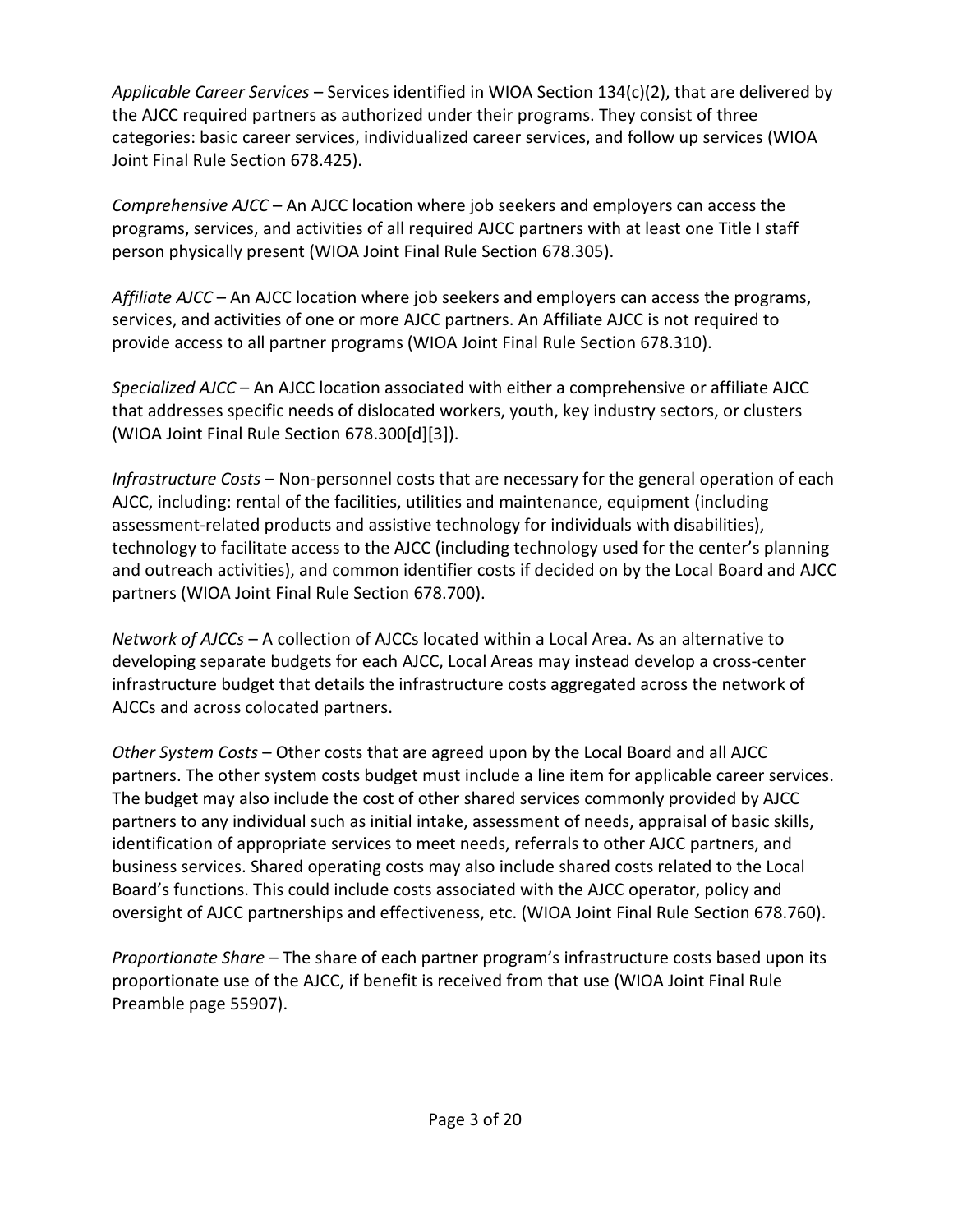*Colocated Partners* – AJCC partners who have a physical presence within the center, either fulltime or part-time.

*Non-Colocated Partners* – AJCC partners who do not have a physical presence within the center.

*Cash Contributions* – Cash funds used to cover a partner's proportionate share of the AJCC. They can be paid either directly from the partner or through an interagency transfer on behalf of the partner (WIOA Joint Final Rule Section 678.720).

*Non-Cash Contributions* – Expenditures made by one partner on behalf of the AJCC or contributions of goods or services contributed by a partner for the center's use. Contributions must be valued consistent with Uniform Guidance (WIOA Joint Final Rule Section 678.720).

*Third Party In-Kind Contributions* – Contributions by a non-AJCC partner to support the AJCC in general, not a specific partner; or contributions by a non-AJCC partner to an AJCC partner to support its proportionate share of the infrastructure costs. Unrestricted contributions that support the AJCC in general would lower the total amount of infrastructure costs prior to proportionate division whereas restricted contributions can be used by the intended partner(s) to lower their share of the infrastructure costs (WIOA Joint Final Rule Section 678.720).

*Local Funding Mechanism* – An IFA negotiated by the Local Boards with all AJCC partners for each AJCC (WIOA Joint Final Rule Section 678.715).

*State Funding Mechanism (SFM)* – An IFA established by the Governor and the Superintendent of Public Instruction (SPI) that is triggered if a Local Board is unable to secure an agreed upon and signed IFA from all AJCC required partners by the annual deadline (WIOA Joint Final Rule Section 678.730).

#### **Comprehensive versus Affiliate/Specialized AJCCs**

Every Local Area must have at least one comprehensive AJCC that provides universal access to the full range of employment services, training and education, employer assistance, etc. A comprehensive AJCC is a physical location where job seekers and employers have access to the programs, services, and activities of all the required AJCC partners. These include the following:

- WIOA Title I Adult, Dislocated Worker, and Youth
- WIOA Title II Adult Education and Literacy
- WIOA Title III Wagner-Peyser
- WIOA Title IV Vocational Rehabilitation
- Carl Perkins Career Technical Education
- Title V Older Americans Act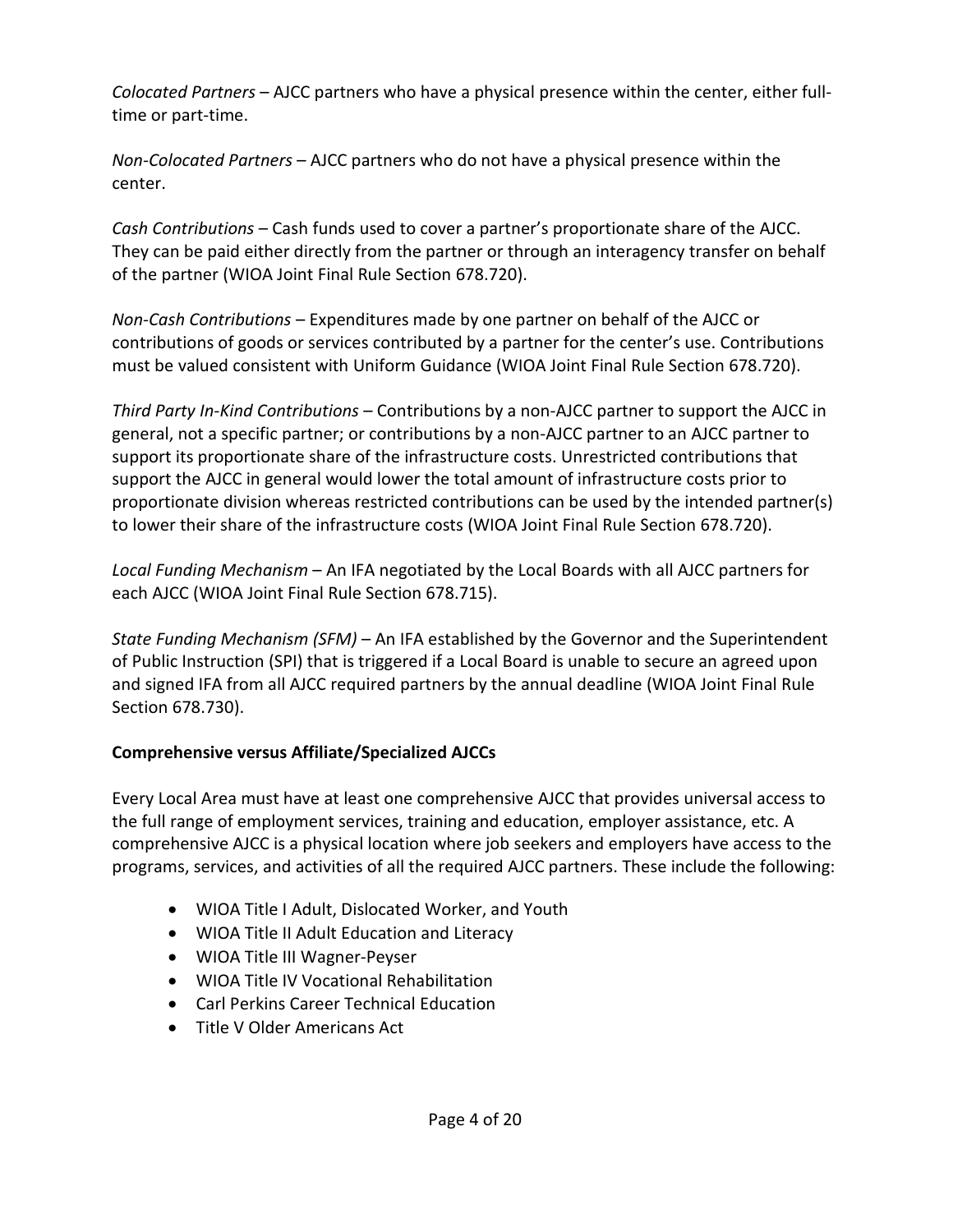- Job Corps
- Native American Programs (Section 166)
- Migrant Seasonal Farmworkers (Section 167)
- Veterans
- Youth Build
- Trade Adjustment Assistance Act
- Community Services Block Grant
- Housing & Urban Development
- Unemployment Compensation
- Second Chance
- Temporary Assistance for Needy Families/CalWORKs

The term "access" refers to providing services through one of the following methods:

- Colocation Program staff from each partner are physically present at the AJCC.
- Cross information sharing Staff physically present at the AJCC are properly trained to provide information about all programs, services, and activities that may be available to the customer through other partners.
- Direct access through real-time technology Access through two-way communication and interaction between customers and AJCC partners that result in services being provided. Examples may include the following:
	- o Email or instant messaging.
	- o Live chat via Skype or Facetime.
	- $\circ$  Identification of a single point of contact for service delivery at each partner program.
	- o Establishment of an Internet portal linking all of the partners.

(WIOA Joint Final Rules Section 678.305)

An affiliate AJCC is intended to be a center that serves as an access point into the local AJCC system. Specialized AJCCs are access points that are associated with the Local Area and provide services to specific populations such as youth, dislocated workers, or targeted industry sectors. Neither affiliate nor specialized AJCCs are required to provide access to every required or core WIOA partner program. The level of partner program staff will vary by AJCC and will be determined at the local level. Affiliate and specialized AJCCs should be incorporated into the Local Area's overall service delivery strategy in a manner that supplements and enhances customer access. (WIOA Joint Final Rule Section 678.310)

Stand-alone Wagner-Peyser offices are not permitted. Wagner-Peyser offices must be colocated within an AJCC with at least one other partner program that has staff present, or with multiple partner programs with combined staff present, more than 50 percent of the time during the AJCC's business hours. For example, if two other WIOA partner programs are present within the AJCC, one could have staff present only 30 percent of the time as long as the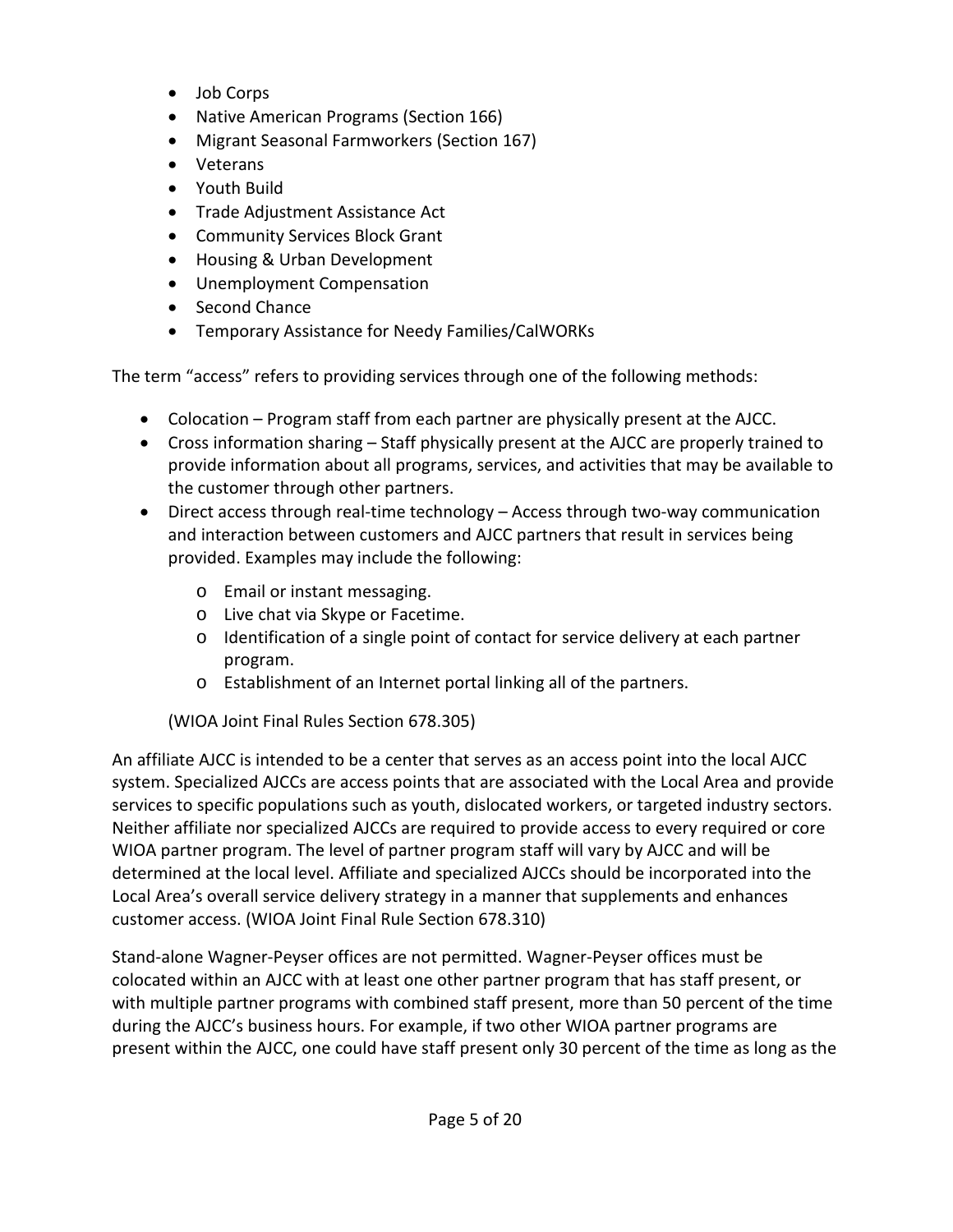second non-Wagner-Peyser partner has staff present at least 20 percent of the time. This holds true for any location where Wagner-Peyser staff are present, including any affiliated or specialized AJCCs. (WIOA Joint Final Rule Section 678.315)

## **Development of a Memorandum of Understanding**

Each MOU should act as a functional tool as well as a visionary plan for how the Local Board and AJCC partners will work together to create a unified service delivery system that best meets the needs of their shared customers.

The previous MOU process was comprised of two implementation phases, Phase I and Phase II. Phase I focused on the shared customers and shared services and Phase II addressed the shared costs, including the IFA and other system costs budget for comprehensive and affiliate/specialized AJCCs. For this MOU process, Local Areas must submit an MOU that addresses shared customers, services, and costs.

Local Boards may develop a single "umbrella" MOU that addresses overarching issues for the Local Board, Chief Elected Official (CEO), and AJCC partners as they relate to the local AJCC system. Alternatively, they may choose to enter into a separate MOU with each individual partner or groups of partners (WIOA Joint Final Rule Section 678.505). Two or more Local Areas within a planning region also have the option to develop a single joint MOU (WIOA Joint Final Rule Section 678.500).

The three major components of each MOU are as follows:

- 1. Shared Customers
- 2. Shared Services
- 3. Shared Costs

Local Areas should utilize their existing MOUs as a foundation to negotiate the three major components. Local Boards must work with all of the required partners in their Local Area to develop an agreement regarding the operations of the local system. Once shared services and customers have been established and addressed, the Local Area should build upon them to determine how to best support their established service delivery model with an updated IFA that addresses shared resources and costs.

### *While the AJCC operator can participate in the MOU development process, the responsibility of negotiating the MOUs cannot be delegated to them as part of the competitive*

*procurement process.* The role of the AJCC Operator does include ensuring the implementation of partner responsibilities and contributions agreed upon in the MOU and coordinating the service delivery of the required AJCC partners and service providers. They may participate in developing the MOUs, but the Local Board cannot recuse themselves from the responsibility of overseeing the development and implementation of the MOUs [\(WSD16-14\)](https://www.edd.ca.gov/Jobs_and_Training/pubs/wsd16-14.pdf).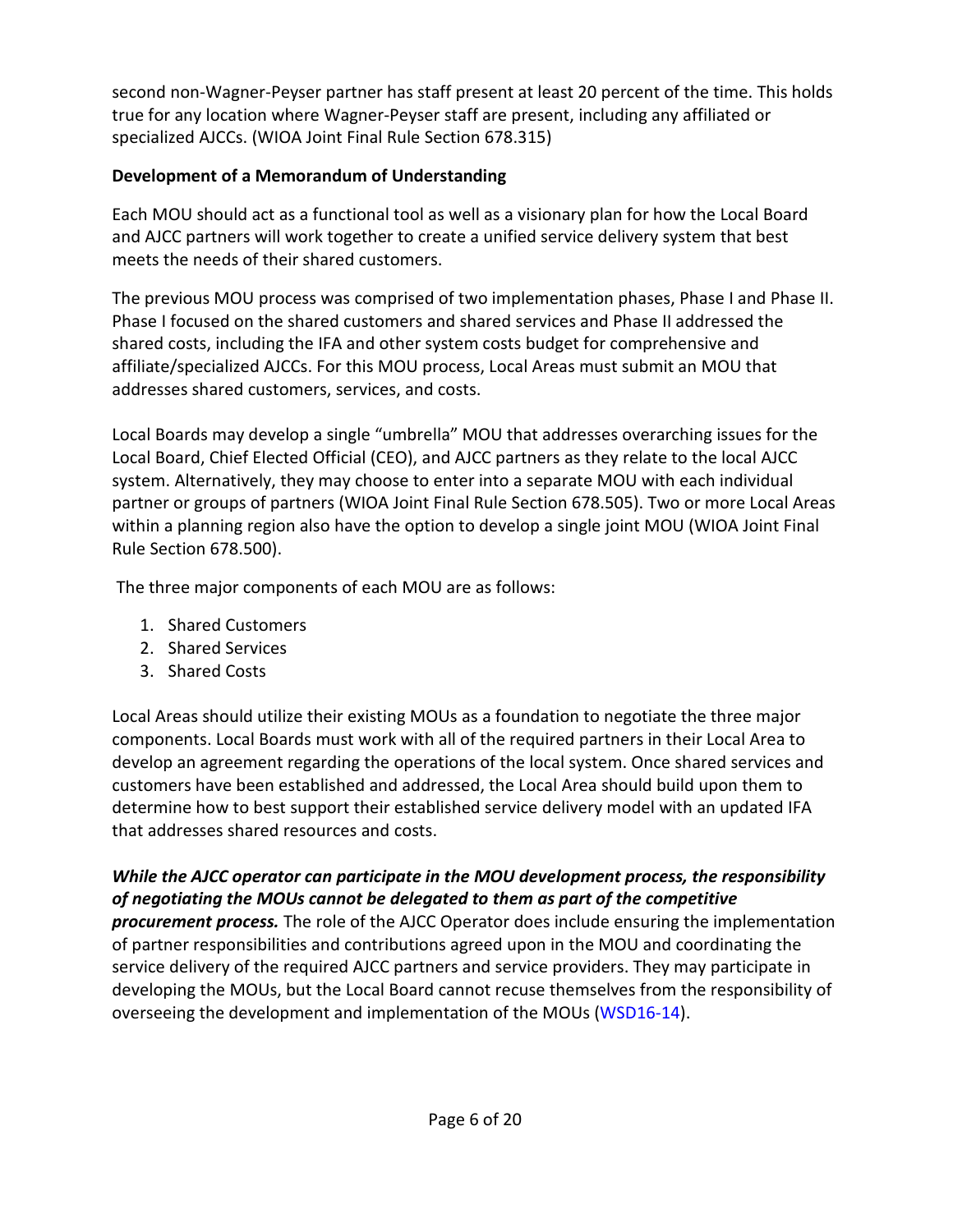Every MOU must contain an assurance that it will be reviewed and updated at least every three years in order to ensure it contains up-to-date information regarding funding, delivery of services, and changes in the signatory official of the Local Board, CEO, or AJCC partner(s). The IFA must be reviewed annually. If any significant changes have occurred, an amendment must be made to any relevant part(s) of the MOU and any affected partners must sign to the amendment(s). Significant changes include actions that would affect the proportionate shares of the colocated partners, such as a partner either moving into or out of an AJCC.

Local Boards are encouraged to create a schedule of meetings and deadlines between the negotiating partners. A schedule with deadlines for feedback and approval will help to keep the negotiations on track in order to meet the submission deadline of June 30. A sample timeline is included as Attachment 3.

The Local Area and partners may use the Sample MOU and Sample IFA and Other System Costs (Attachments 4 and 5) for further definitions, examples, and subsections of what to include in the MOUs.

### *Shared Customers and Services*

The Local Board and AJCC partners should start the negotiations with a discussion around each partner's customers and services. This can help to inform the discussion of how best to serve the Local Area's population through effective partnerships, referrals, and cross-training staff. It is important to clearly delineate the responsibilities of each MOU partner when it comes to helping plan, develop, and implement the local AJCC system. Each partner should be helping to strengthen partnerships across WIOA programs in order to have an effective system that meets the needs of all local customers.

## *Shared Costs*

Under WIOA, each AJCC partner that carries out a program or activities within an AJCC must use a portion of the funds available for their program and activities to help maintain the AJCC delivery system, including proportionate payment of the infrastructure costs of the AJCC (WIOA Joint Final Rule Section 678.700).

If a determination is made that a partner is receiving benefit from the AJCC, the amount of funds each AJCC partner must contribute must be based on their proportionate use of the AJCC(s). When determining each partner's proportionate share, Local Boards must remain in compliance with the federal statute authorizing each partner's program as well as Uniform Guidance.

Native American programs are not required to contribute to infrastructure funding but, as a required One-Stop partner, they are encouraged to contribute. Any agreement regarding the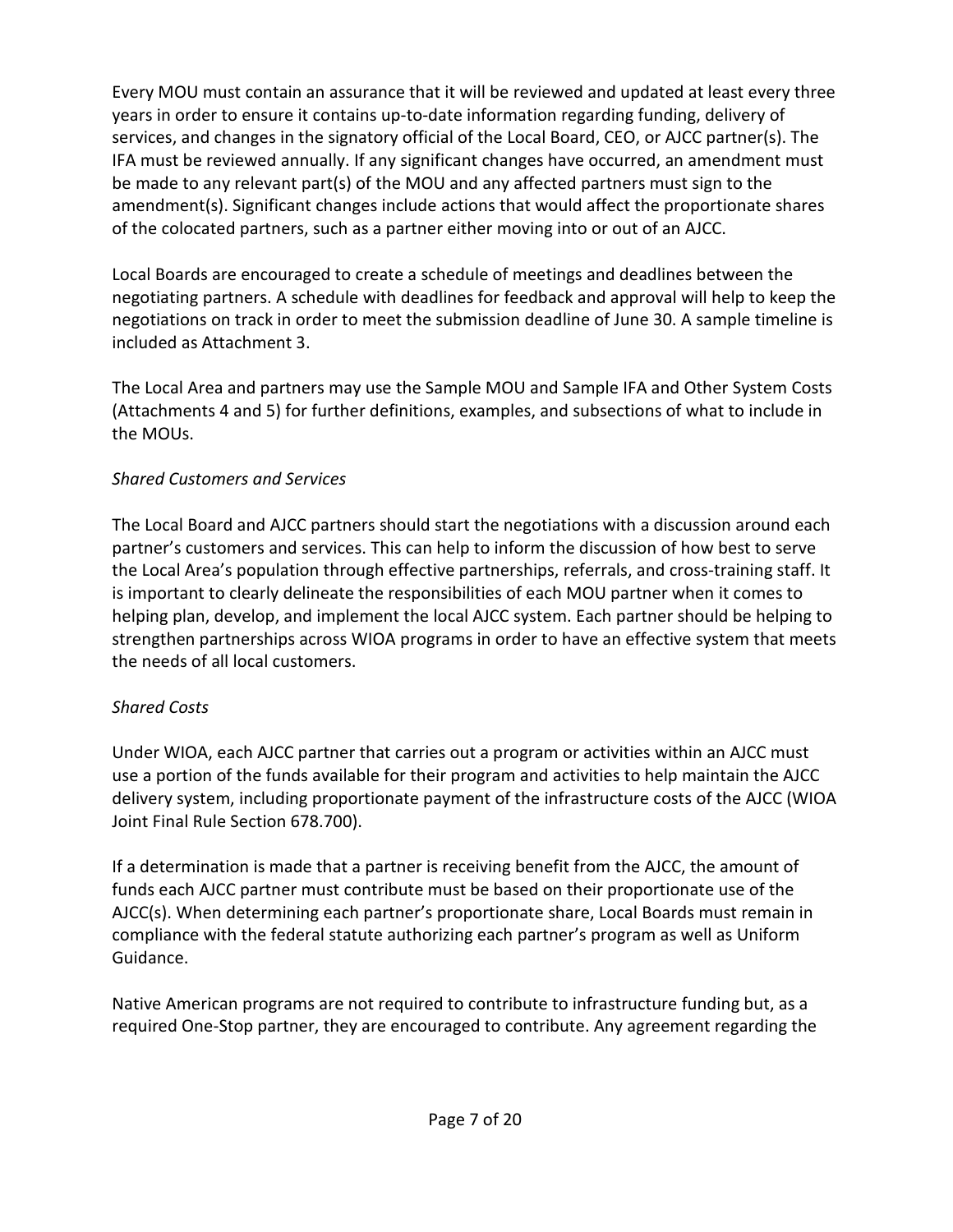contribution or non-contribution to infrastructure costs by Native American programs must still be recorded in the signed MOU (WIOA Section 121[h][2][D][iv]).

It is important to note, that if the Native American program partner chooses not to contribute to infrastructure costs and an AJCC identifies infrastructure costs that are allocable solely to the Native American program, those costs cannot be allocated to the remaining partners and therefore must either be removed from the center budget or paid for by an alternate source of funding.

## *Establishing IFA Budgets*

The IFA cost sharing requirements outlined in this directive applies to all AJCCs.

In order to best meet the needs of the Local Area and all partners, flexibility is given to the Local Areas to agree to individual IFAs, a network IFA, or a combination of individual and network IFAs. Developing a combined budget based on a network of AJCCs may make financing infrastructure costs among partners easier since it does not require each partner to contribute to each individual AJCC, so long as each partner's total contribution is still equal to their overall proportionate share. Combining budgets cannot change the distribution of costs in any way, costs must be still attributable to each partner equally, and in accordance with the agreed upon cost sharing methodology.

Examples of negotiation options include, but are not limited to, the following:

- Full network IFA and other system costs budget The Local Area and partners will combine the negotiations for all their AJCCs. This would include the comprehensive, affiliate, and specialized AJCCs into one IFA and one other system costs budget.
- Individual AJCCs IFA and other systems costs budget The Local Area and partners may negotiate an IFA and other system costs budget for each individual AJCC, regardless of type, and nothing will be combined.
- Two separate network IFA and other system costs budgets The Local Area and partners may want to negotiate a network IFA and other system costs budget but keep the comprehensive AJCCs together in one network and separate the affiliate and specialized AJCCs into a second network.
- Any mixture of network and individual IFA and other system costs budgets The Local Area and partners may want to combine some AJCCs into a network negotiation while choosing to negotiate other AJCCs on an individual basis.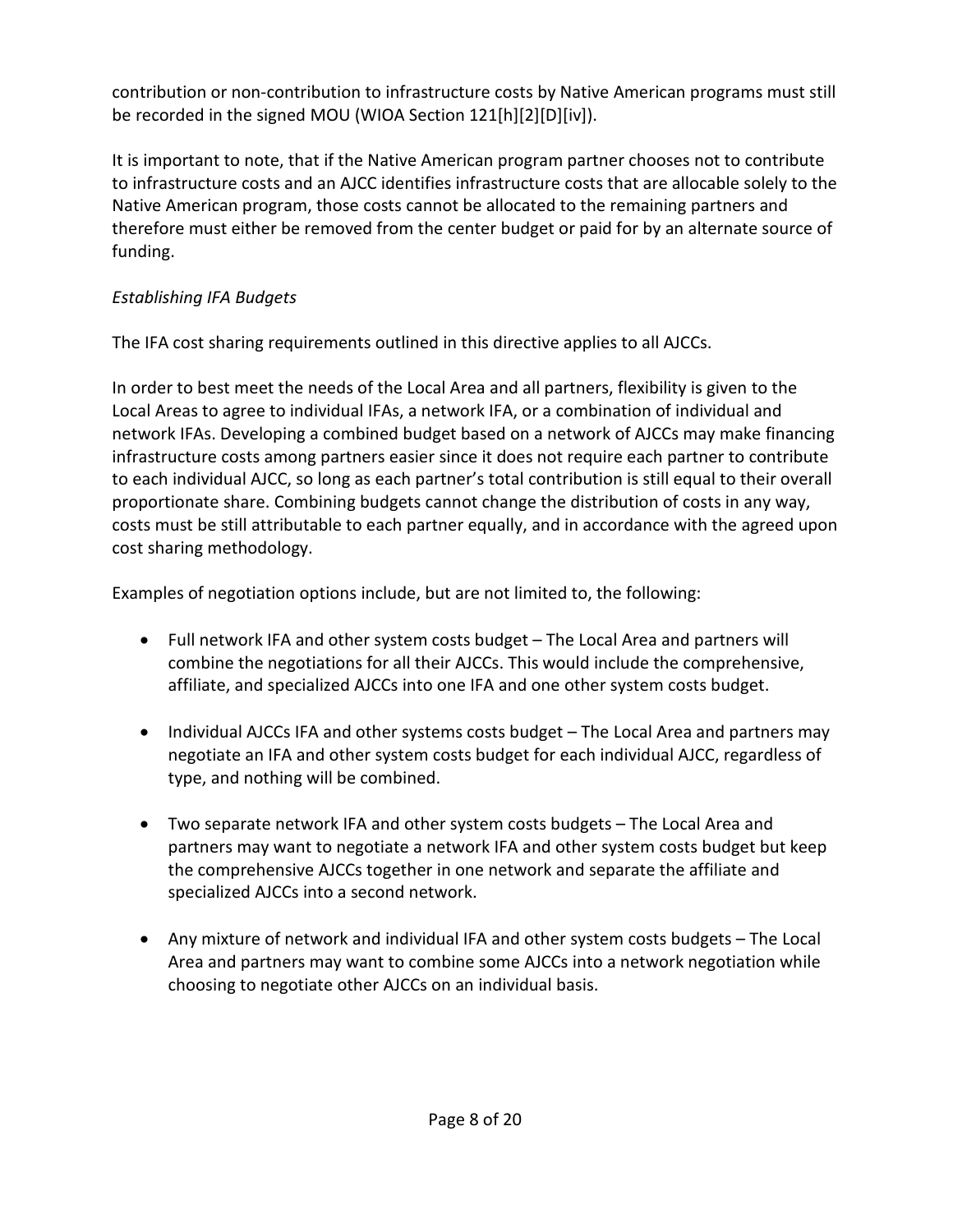Whichever option is selected, all partners must agree to the budget and cost allocation methodology. They must also meet the standards of proportionate use and relative benefit and comply with federal cost principles.

If an affiliate or specialized AJCC only has one MOU partner within the AJCC, they are not required to negotiate the IFA as there are no cost sharing partners. However, the Local Boards and partners may choose to include affiliate and specialized AJCCs with only one colocated partner if they are participating in a network IFA.

The Local Board and partners can start the IFA negotiations by determining the budget for every AJCC within the Local Area. This will allow all partners to see where, and what kind of money is being spent throughout the Local Area. Additionally, the partners should discuss and decide whether budgets/IFAs should be individually linked to each AJCC, or if there would be benefit in networking the IFAs across either all of the Local Area's AJCCs, or selecting certain AJCCs for networking.

The IFA budgets include, but are not limited to, all non-personnel costs that are necessary for the physical operation of the AJCC such as: rent, utilities and maintenance, equipment, technology, and non-marketing common identifier expenses. *Every AJCC infrastructure budget must also have an "Access and Accommodation" line item for ensuring physical and programmatic access to the AJCC by individuals with disabilities.*

The budgets must contain descriptions of the specific costs grouped under each line item. Local Boards may consolidate and/or break out line items as best fits with their individual area budgets and cost allocation methodology. Examples of costs that may fall under the above mentioned line items include, but are not limited to, the following:

- Rental of the Facilities
- Utilities and Maintenance Costs
	- o Electric
	- o Gas
	- o Water
	- o Sewer connections
	- o High-speed internet connectivity
	- o Telephones (landline for the center, not cell phones)
	- o Facility maintenance contracts
- Equipment Costs
	- o Assessment-related products
	- o Assistive technology for individuals with disabilities
	- o Copiers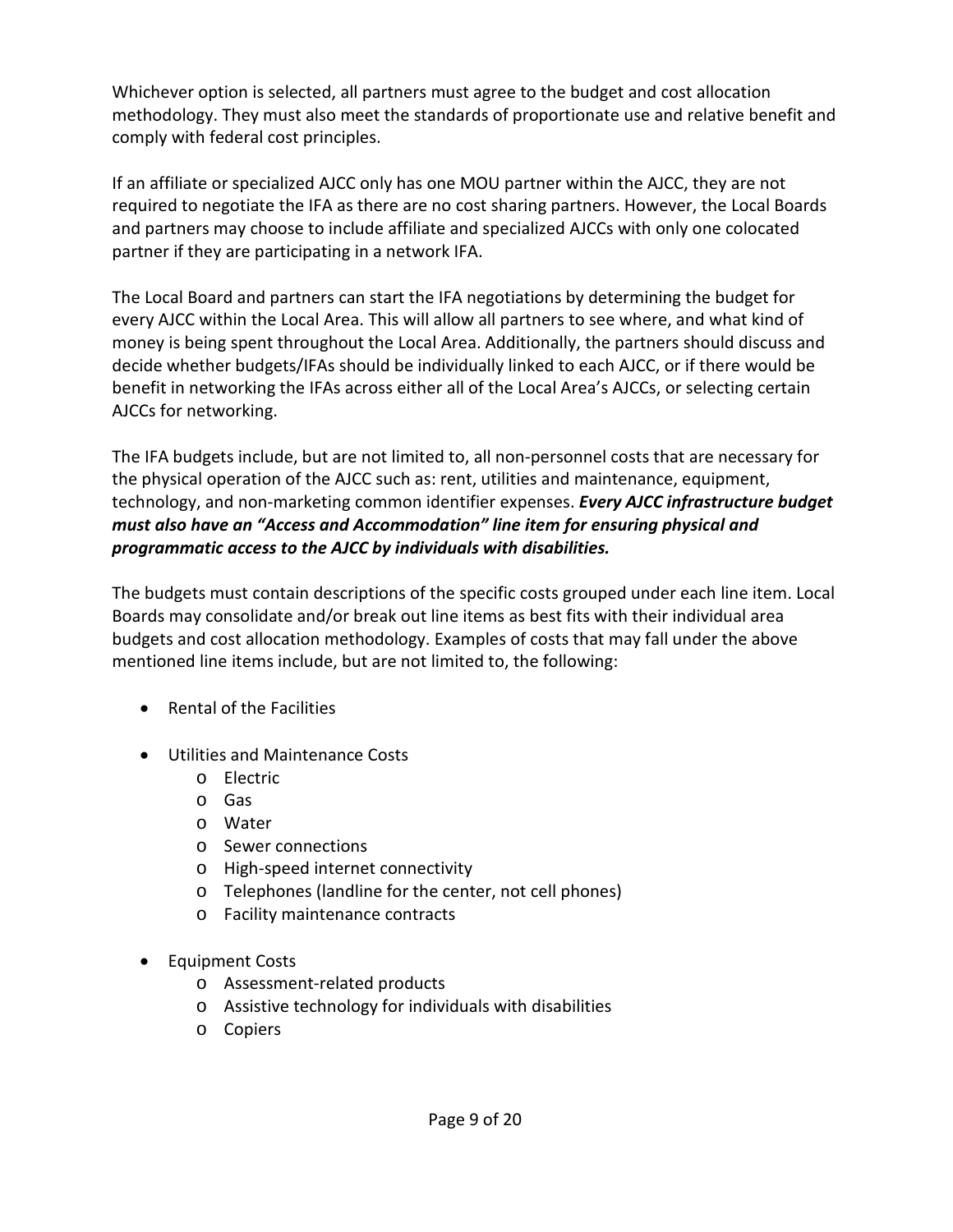- o Fax machines
- o Computers
- o Other tangible equipment used to serve all center customers (not specific to an individual program partner)
- Technology to Facilitate Access to the AJCC Costs
	- o Technology used for the center's planning and outreach activities
	- o Cost of creation and maintenance of a center website (not specific to an individual program partner) that provides outreach to customers by providing information on AJCC services and/or provides direct service access to AJCC services

Please note, this does not include data systems or case management systems specific to individual program partners.

- Common Identifier Costs (Local option)
	- o Creating new signage
	- o Updating templates and materials
	- o Updating electronic resources

Note – If a Local Board decides to include common identifier costs as part of the IFA, they cannot include costs associated with any sort of advertising campaign promoting the AJCC under the new common identifier (WIOA Joint Final Rule Preamble page 55904).

## *Determining Benefit Received by Partners*

Local Boards must first determine whether an AJCC partner is receiving benefit from the AJCC or system. If a benefit is received, the AJCC partner's proportionate share of infrastructure costs must be calculated in accordance with Uniform Guidance and based on a reasonable cost allocation methodology, whereby infrastructure costs are charged to each partner in proportion to their use of the AJCC(s). All costs must be allowable, reasonable, necessary, and allocable (WIOA Joint Final Rule Section 678.715).

Partners who are physically colocated in the AJCC(s), whether full-time or part-time, are considered to receive a direct benefit that is allocable, therefore, they must contribute their proportionate share towards the infrastructure costs. Partners who are not physically colocated in the AJCC may also be receiving benefit from the AJCC system. However, that benefit must be clearly identified and allocable by way of reliable data and a cost methodology that demonstrates the partner's usage of and benefit from the center and its services.

Currently, there isn't a statewide data tracking system that can provide accurate and reliable data for allocating the benefit received by non-colocated partners, such as the number of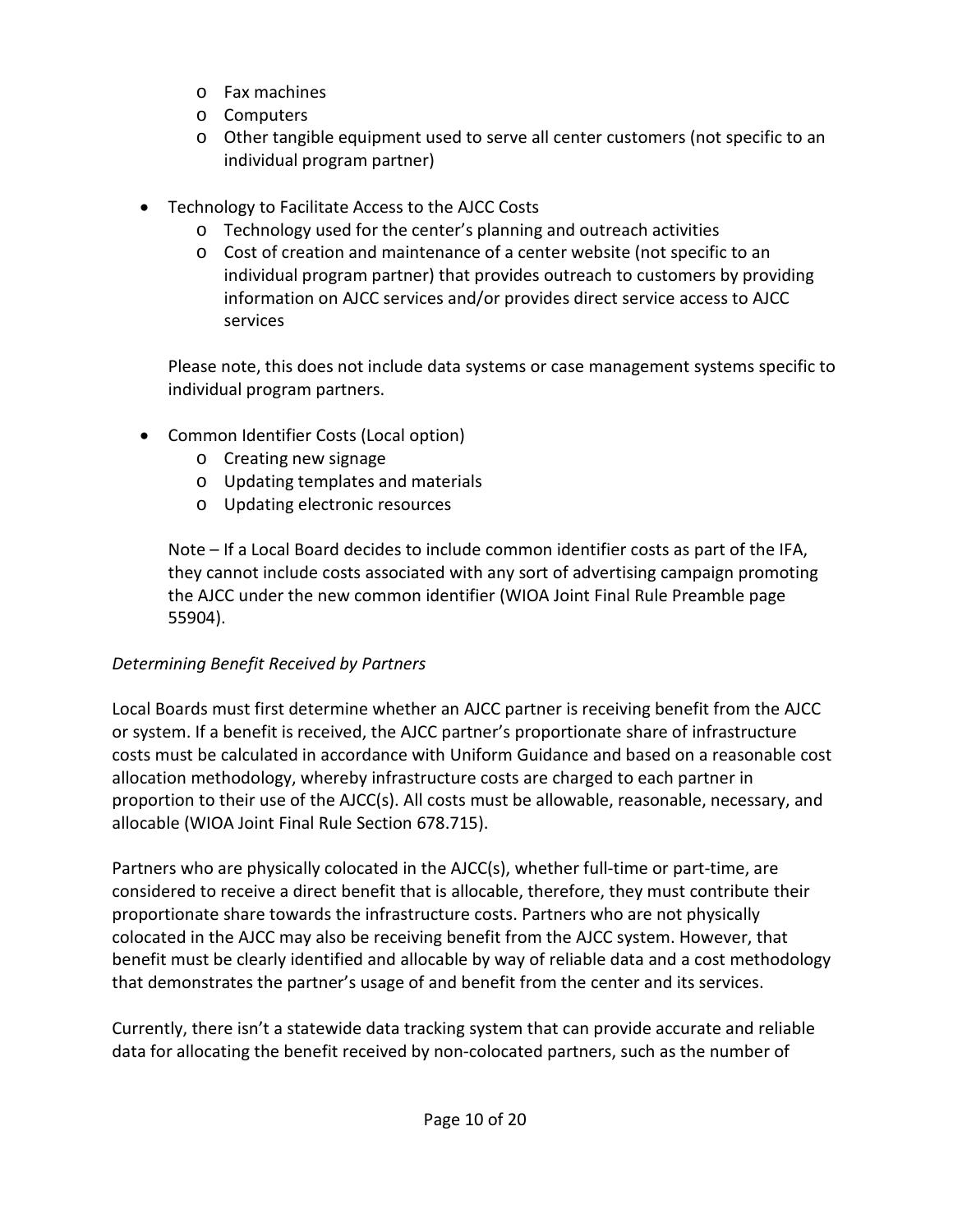referrals to and from the AJCC and/or usage of AJCC based services and usage of the AJCCs. *In order to remain in compliance with Uniform Guidance cost allocability rules, the requirement to contribute to infrastructure costs at this time only applies to those partners who are physically colocated in the job centers.*

Once the requisite statewide data are available, all non-colocated partners who are receiving benefit from the job centers will also be required to contribute their proportionate share towards infrastructure costs. *Consequently, the MOU must include* **a***n assurance from all noncolocated partners that they agree to pay their proportionate share of infrastructure costs once sufficient data are available.*

However, it is important to note that non-colocated partners are still required to contribute to other system costs based on their proportionate share of applicable career services as identified in the MOU, as well as any additional line items the Local Boards and AJCC partners agree to include in the other system costs budget.

The table below outlines the above referenced requirements. Once again, this will change once a state wide system for collecting the necessary data has been established.

|                          |             |                   | Must contribute   |
|--------------------------|-------------|-------------------|-------------------|
|                          |             |                   |                   |
|                          |             |                   | to other system   |
|                          | Must sign   | Must contribute   | costs, including  |
|                          | both budget | to infrastructure | applicable career |
|                          | agreements  | costs             | services          |
| <b>Colocated Partner</b> | Yes         | Yes               | Yes               |
| Non-Colocated Partner    | Yes         | No                | Yes               |

#### *Cost Allocation Methodology*

After creating an IFA for each individual AJCC or for the local network of AJCCs, and determining if benefit is received by each partner, the Local Board must select a cost allocation methodology to identify the proportionate share of infrastructure costs each partner will be expected to contribute. Any cost allocation methodology selected must adhere to the following:

- Be consistent with the federal laws authorizing each partner's program (including any local administrative cost requirements).
- Comply with federal cost principles in the Uniform Guidance.
- Include only costs that are allowable, reasonable, necessary, and allocable to each program partner.
- Be based on the proportionate use and if benefit is received by each partner.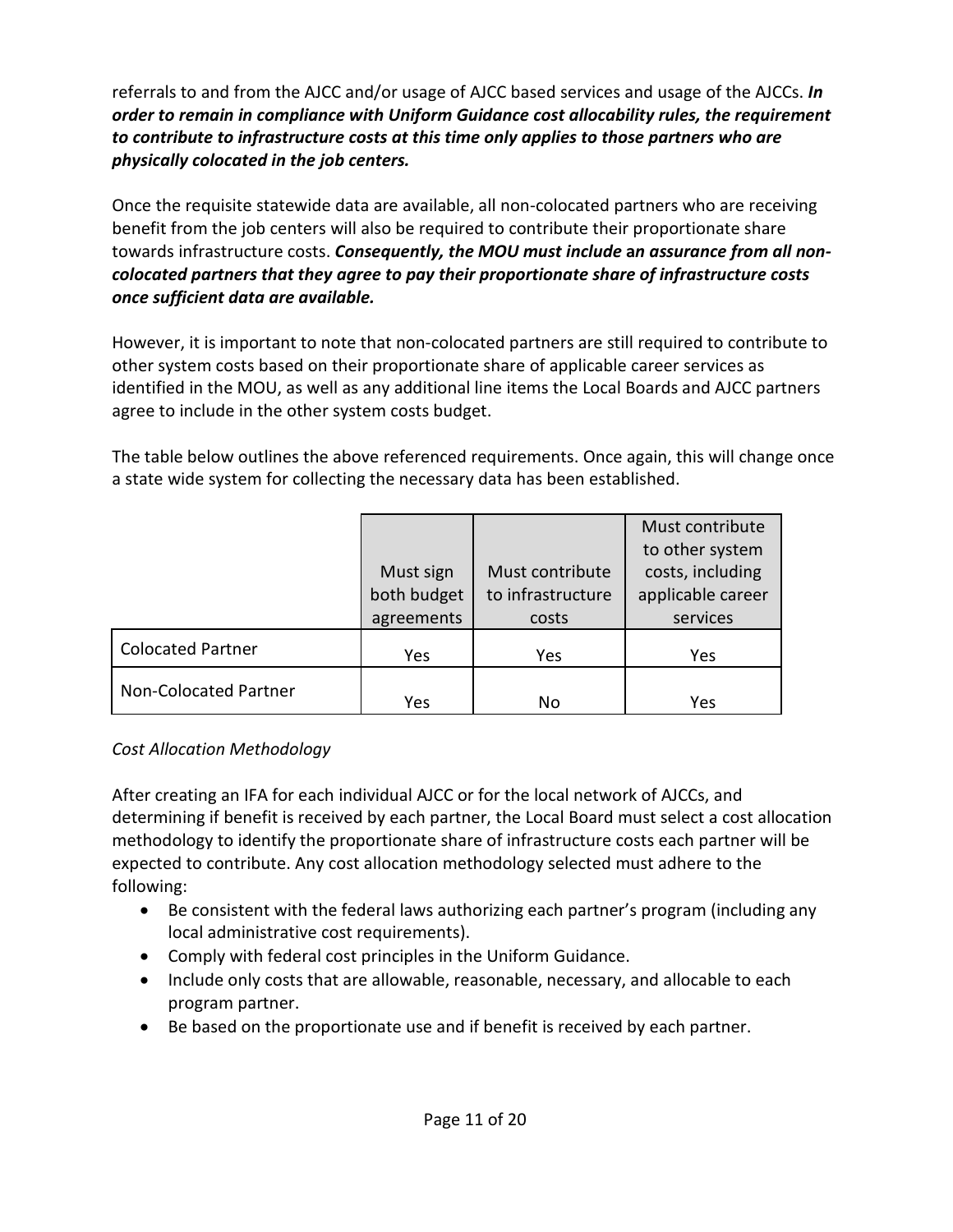Examples of cost allocation methods that may be used include, but are not limited to, the following:

- The proportion of a partner program's occupancy percentage of the AJCC (square footage).
- The proportion of a partner program's customers compared to all customers served by the AJCC.
- The proportion of partner program's staff among all staff at the AJCC.
- The percentage of a partner program's use of equipment at the AJCC.

For more resources regarding appropriate cost allocation methodologies, please use the resources below. The DOL Financial TAGs were both issued under the Workforce Investment Act but include useful overview of cost sharing, budgets, and methodologies.

- [DOL TEGL 17-16](https://wdr.doleta.gov/directives/corr_doc.cfm?DOCN=4968)
- [DOL Financial TAG Part I](http://www.doleta.gov/grants/pdf/TAG_PartI.pdf)
- [DOL Financial TAG Part II](http://www.doleta.gov/grants/pdf/TAG_PartII_July2011.pdf)

## *Cash, In-Kind, or Third-Party In-Kind Contributions*

AJCC partners (or their respective state entity) may provide cash, non-cash, and third-party inkind contributions to cover their proportionate share of infrastructure costs. If non-cash or inkind contributions are used, they cannot include non-infrastructure costs (such as personnel), and they must be valued consistent with Uniform Guidance Section 200.306 to ensure they are fairly evaluated and meet the partner's proportionate share (WIOA Joint Final Rule Section 678.720).

If third-party in-kind contributions are made that support the AJCC(s) as a whole (such as space), that contribution will not count toward a specific partner's proportionate share of infrastructure. Rather, the value of the contribution will be applied to the overall infrastructure costs and thereby reduce the contribution required for all partners. When determining the use of non-cash and in-kind contributions, overall costs must be kept in mind as there must first be enough cash contributions to cover those.

## *Determining the Source of Funds to Pay Infrastructure Costs*

When determining which funds can be used to pay infrastructure costs, AJCC partners must remain in compliance with their authorizing federal statute as well as WIOA Joint Rule Section 678.720, which provides stipulations on the types of funds certain partners are allowed to use towards their proportionate share under the local funding mechanism. These limitations include the following:

• WIOA Title I – Infrastructure costs can be paid as program and/or administrative costs.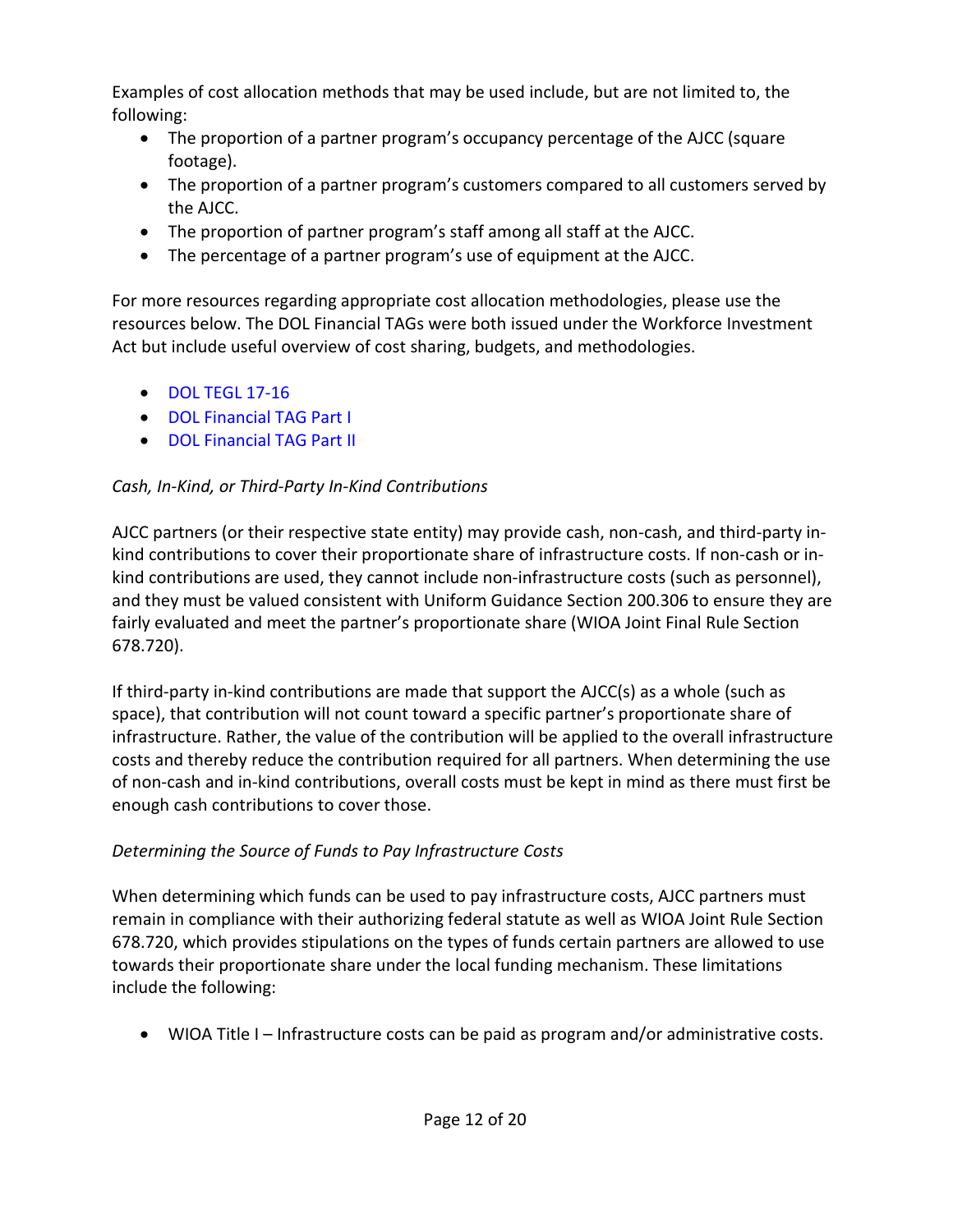- WIOA Title II Infrastructure costs can only be paid from funds available for local administrative expenses or from non-federal resources that are cash, in-kind, or thirdparty contributions.
- WIOA Title III As the regulations did not specify a funding source for Title III, any available funds may be utilized for infrastructure costs.
- WIOA Title IV Infrastructure costs are paid from administrative costs.
- Career and Technical Education Infrastructure costs must be paid from funds available for local administration of postsecondary level programs and activities to eligible recipients, or a consortia of eligible recipients, and may be paid from funds made available by the state or non-federal resources that are cash, in-kind, or third-party contributions.
- TANF/CalWORKs Infrastructure costs are paid only from those funds used for the provision or administration of employment and training programs.

There are no set caps on the amount or percent of overall funding an AJCC partner is responsible for contributing to fund infrastructure costs under the local funding mechanism, except that contributions from administrative costs may not exceed the amount available for administrative costs under the authorizing statute of the partner program.

## *Reconciliation of AJCC Partner Contributions*

The Local Board is responsible for ensuring that all of the AJCC infrastructure costs are paid according to the provisions of their signed MOUs. The estimated proportionate share of costs for each partner are based on budgeted expectations. Until the actual costs are known, and the usage and benefits are calculated, each partner's true proportionate share of cost will be unknown. Therefore, all AJCC partner contributions, regardless of the type, must be reconciled on a regular basis (e.g., monthly or quarterly), comparing expenses incurred to relative benefits received. The reconciliation process is necessary in order to ensure that the proportionate share each partner program is contributing remains consistent with the cost methodology, is up to date, and in compliance with the terms of the MOU. The MOU must include a reconciliation schedule, identify who will be responsible for the reconciliation, and include the names and/or titles of partners who will be approving the reconciliation.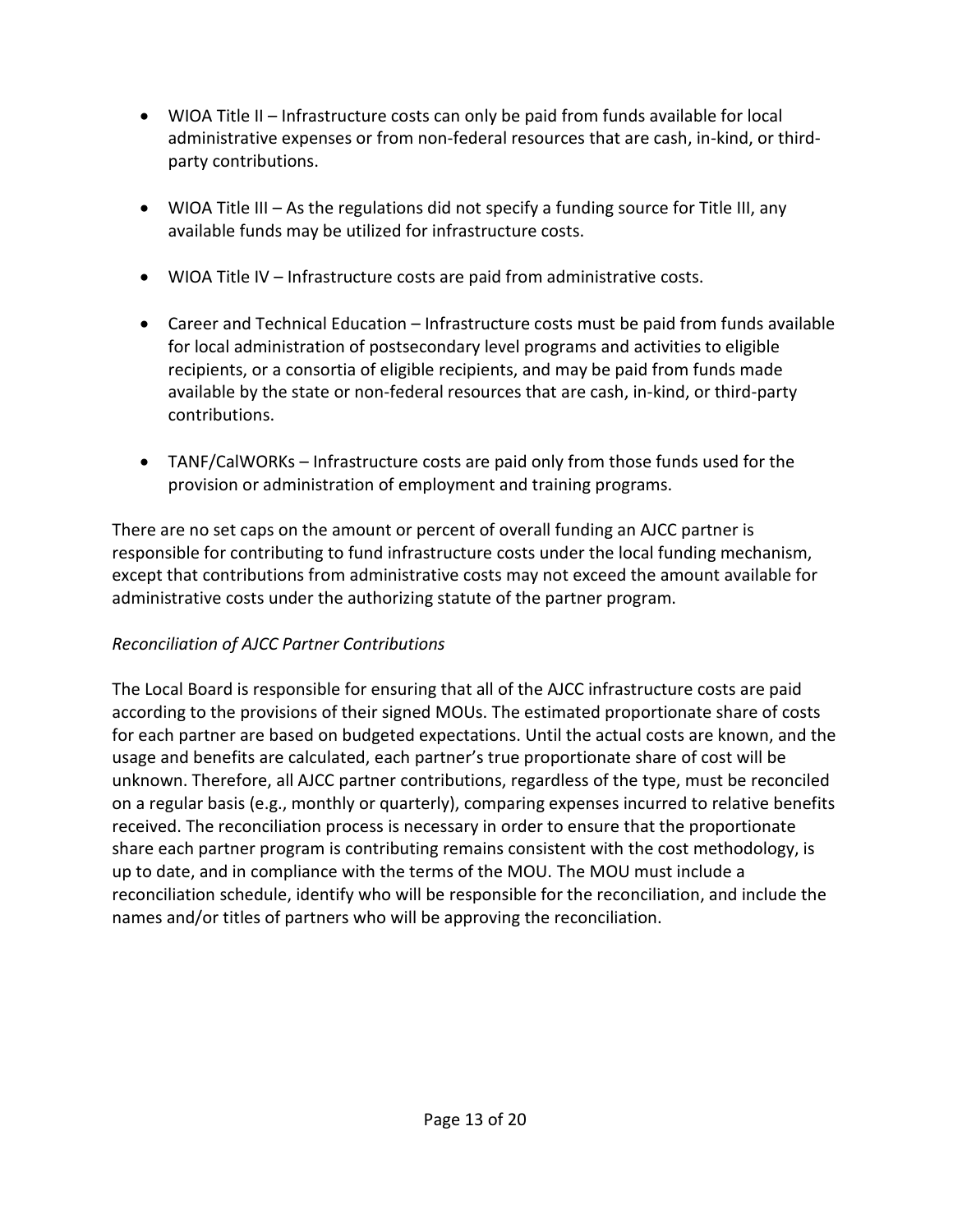#### **Other One-Stop Delivery System Costs**

In addition to jointly funding infrastructure costs, AJCC partners must use a portion of funds made available under their authorizing federal statute (or fairly evaluated in-kind contributions) to pay the additional costs relating to the operation of the One-Stop delivery system. These costs may be shared through cash, non-cash, or third-party in-kind contributions (WIOA Joint Rule Section 678.760). All comprehensive, affiliate, and specialized AJCCs must include an other system costs budget as part of their MOU.

The other system costs budget must include applicable career services, and may include any other shared services that are authorized for and commonly provided through the AJCC partner programs to any individual, such as initial intake, assessment of needs, appraisal of basic skills, identification of appropriate services to meet such needs, referrals to other One-Stop partners, and business services. Shared operating costs may also include shared costs related to the Local Board's functions.

As with infrastructure costs, other system costs must be allocable according to the proportion of benefit received by each of the AJCC partner programs, consistent with the partner's authorizing federal statute and Uniform Guidance. The MOU must also include an agreed upon budget for these other costs along with the agreed upon cost sharing methodology.

Unlike the IFA, other system costs are not limited to the non-personnel costs of operating an AJCC. They can include shared personnel costs such as a center receptionist or staff who are cross trained in and deliver services for multiple partner programs. Everything in the other system costs budget must be agreed to by all partners locally. There is no SFM for other system costs that will be triggered due to lack of agreement at the local level.

#### *Establishing Other System Costs Budgets*

The other system costs budget must be a consolidated budget that includes a line item for applicable career services. The MOU requires identifying the career services that were applicable to each partner program. Accordingly, this budget must include each of the partner's costs for the service delivery of each applicable career service and a consolidated system budget for career services applicable to more than one partner.

The budget may also include shared services, which have been agreed upon by all partners, which are authorized for and may be commonly provided through the One-Stop system. Examples of these types of services include, but not limited to, the following:

• Initial intake, assessment of needs, appraisal of basic skills, identification of appropriate services to meet such needs, and referrals to other AJCC partners.

This may include costs such as technology and tools that increase integrated service delivery through the sharing of information and service delivery processes.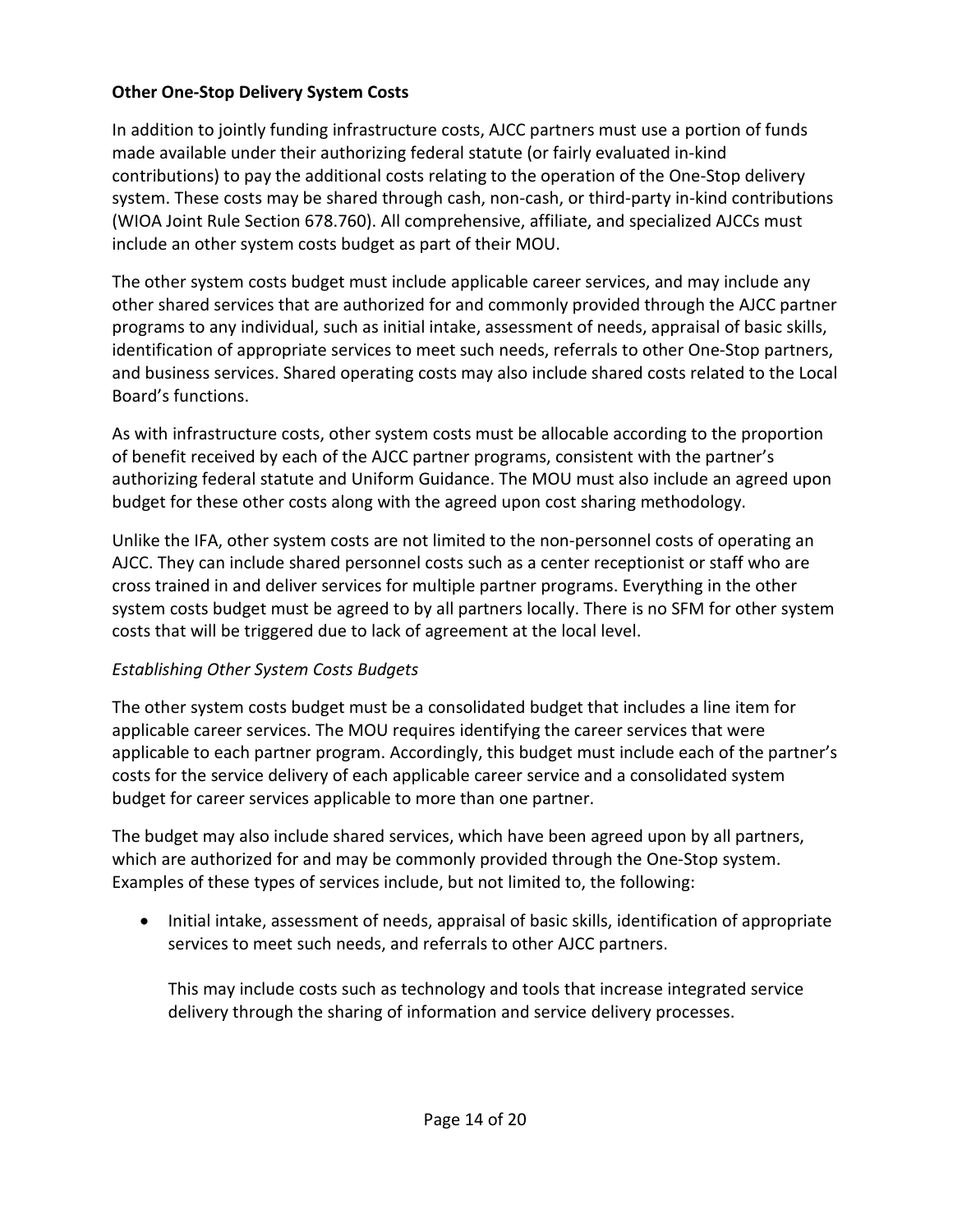• Business services.

This may include costs related to a local or regional system business services team that has one or more partners on the team or has delegated a specific partner to provide business services on behalf of the system.

• AJCC partner staff cross training.

This may include any staff cross training on partner programs and eligibility identified in the shared services and/or shared customers portion of the MOU.

• One-Stop operator.

This may include the system role of the One-Stop operator (e.g., coordinating service providers across the One-Stop delivery system) when the role is not specific to the operation of the AJCC and/or specific partner programs, so long as the role was defined by the Local Board in the procurement process and agreed to by all AJCC partners in the MOU.

• Shared personnel (and other non-infrastructure costs) for colocated partners.

This may include center receptionists and/or center managers.

## **Local Funding Mechanism**

One of the hallmarks of WIOA is an increased emphasis on local control. By initiating negotiations via a local funding mechanism it allows for decision making to be kept at the local level. However, if a Local Board is unable to complete IFAs with all of its AJCC partners, then the SFM will be triggered and the Governor and SPI must then determine the required contributions of each AJCC partner. The advantages of Local Boards establishing selfnegotiated, successful IFAs under the local funding mechanism include the following:

- Local autonomy Under the local funding mechanism, decisions remain at the local level which ensures the IFAs will be tailored to each Local Area's unique needs.
- Stronger regional partnerships The more each partner can have a direct say in the local negotiations, the stronger the partnerships will be.
- No caps on partner contributions Under the state funding mechanism, specific caps are set on the amount and percent of each partner's funds that may be contributed. However, under the local funding mechanism there are no caps.
- Flexibility on funds used Title I programs are allowed to use program funds to pay their proportionate share of the infrastructure costs when negotiating under the local funding mechanism. If the state funding mechanism is triggered, Title I programs may be required to pay their proportionate share only out of administrative costs.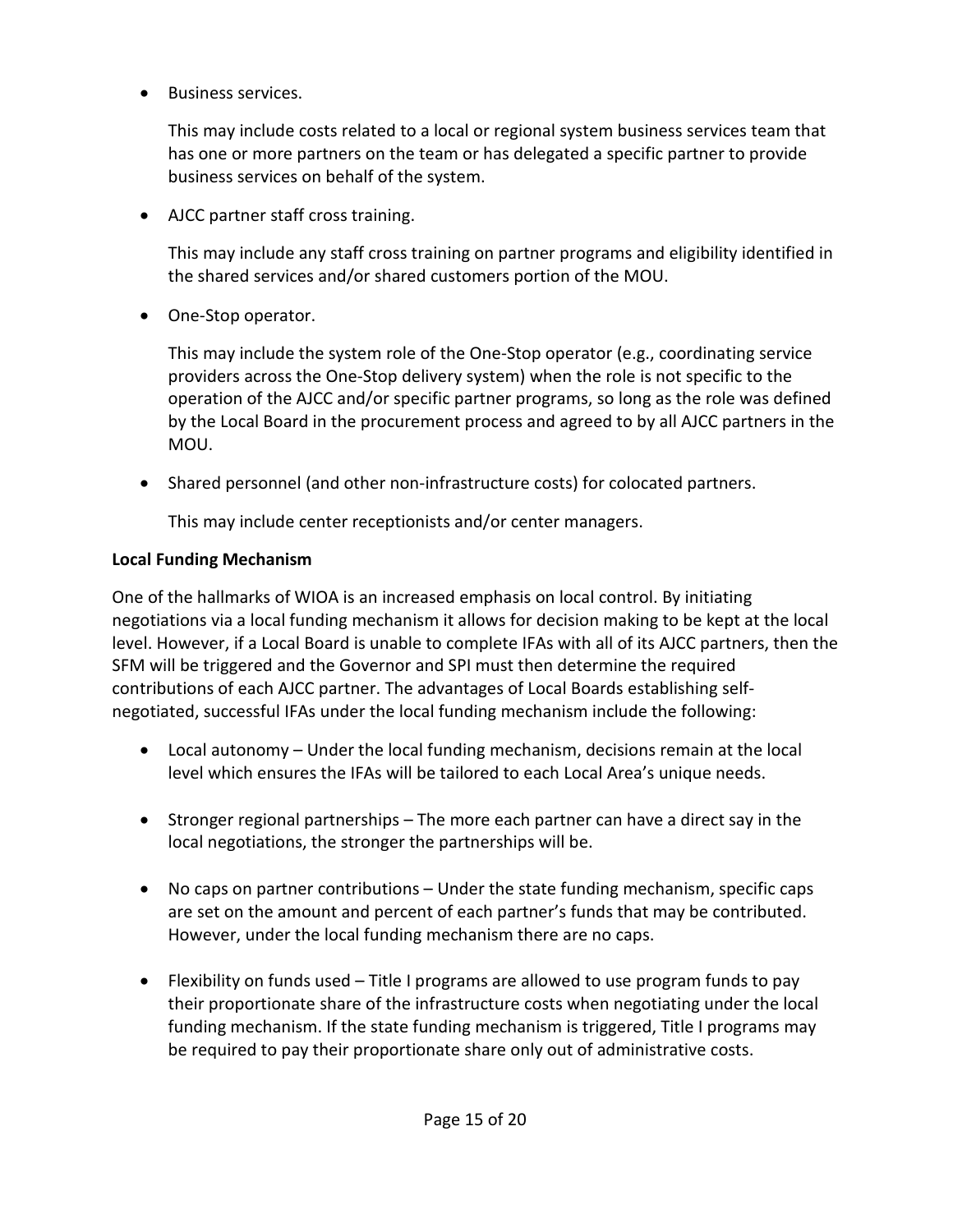California's goal is to provide the support and guidance necessary to help all Local Areas reach agreement under the local mechanism rather than the SFM. Local Boards are urged to seek guidance and support from the state throughout the negotiation process to help prevent the triggering of the SFM.

## **State Funding Mechanism**

*If a Local Area is unable to reach agreement regarding joint infrastructure costs with any of their AJCC partners they must notify their Regional Advisor by April 1 annually to trigger the*  **SFM.** A signed agreement is not required by April 1, but negotiations must be on track to have a completed and signed IFA by June 30 in order to avoid triggering the SFM. Once the notification has been received, the California Workforce Development Board (CWDB) will initiate a process to determine each AJCC partner's contributions to infrastructure costs in the Local Area for that program year under the SFM. The process will include all appropriate state level authorities to enact the SFM.

The CWDB will initiate extensive technical assistance to any Local Board and partners who have not reached consensus as a first step. If the CWDB can help the partners come to a consensus, even after the deadline, the partners will not be required to use the SFM. As the SFM can lead to unnecessary oversight and potential under funding due to the program caps, it is in the Local Area's best interest to avoid the SFM.

It is important to note that if a Local Board triggers the SFM, it will trigger for all of their MOUs for the Local Area. If one affiliate or specialized AJCC cannot come to agreement, it can affect any agreed upon MOUs due to the statewide caps and funding sources that will then be placed upon the Local Area's AJCCs.

The SFM only applies to the Local Area's IFA, it will not impact the negotiations and decisions for the other system cost budget. The SFM also only applies to the required WIOA partners and will not include the calculations for any additional local partners.

The eight steps of the SFM are as follows:

- 1. The Local Board notifies their Regional Advisor of impasse.
- 2. The Local Board submits all of the submission documents.
- 3. The CWDB provides extensive technical assistance to build on negotiations to attempt to successfully negotiate a local funding mechanism.
- 4. The CWDB determines the one-stop or network budget.
- 5. The CWDB determines the cost allocation methodology.
- 6. The CWDB determines the partners' proportionate shares.
- 7. The CWDB calculates the statewide partner caps.
- 8. The CWDB applies the caps and determines how it affects the Local Area partners and if adjustments are necessary.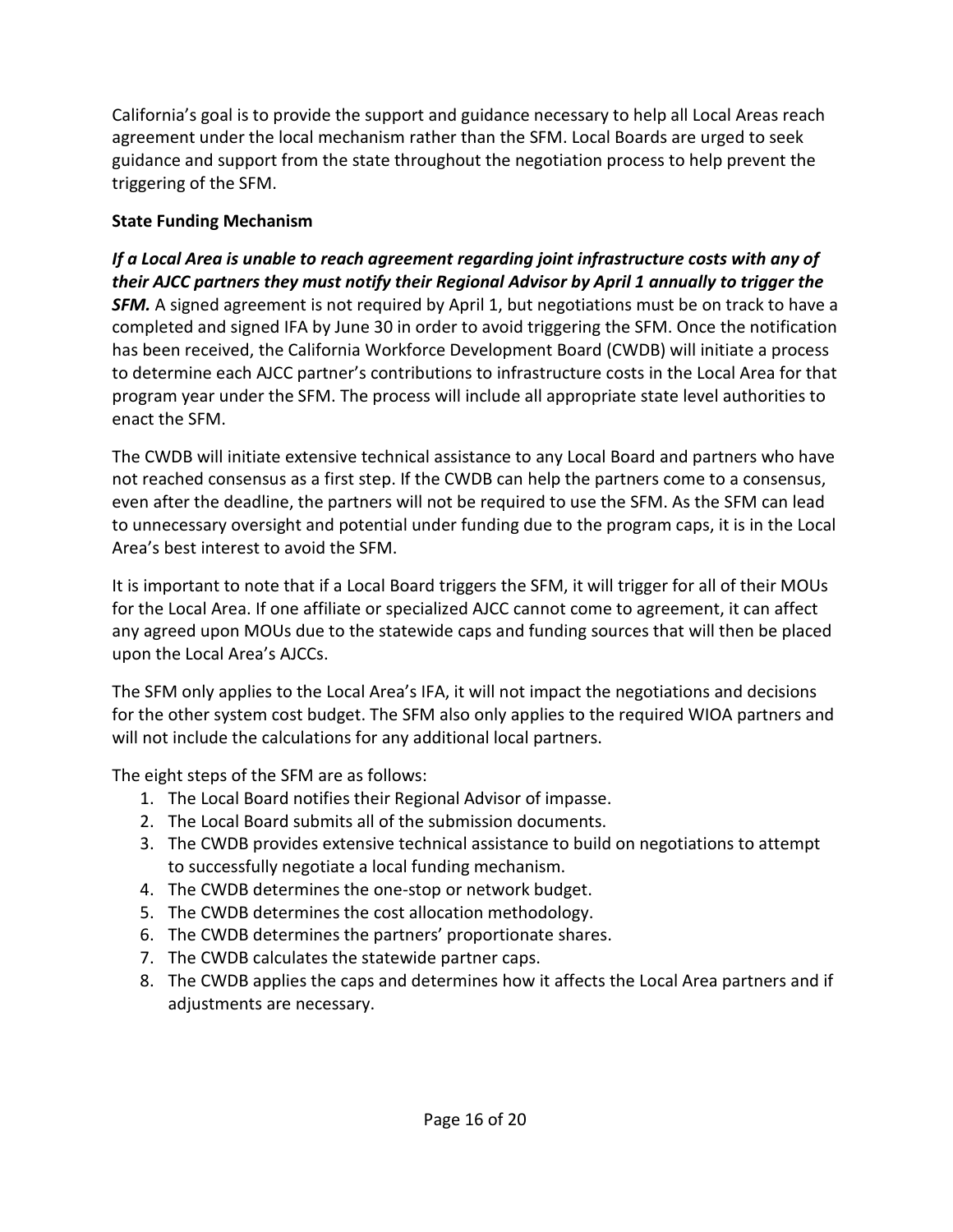It is possible to trigger the SFM anywhere between April 1 and June 30. Late notification of triggering the SFM could result in the Local Area receiving delayed decisions and lower spending caps due to the nature of the statewide calculations. If the Local Board and partners fall out of agreement at any point after April 1, they must immediately alert their Regional Advisor.

## *Submission Instructions*

A formal letter signed by both the Chair of the Local Board and the Chief Elected Official must be submitted along with all, but not limited to, the following:

- Infrastructure funding agreement and budget details (If a budget has been approved and accepted by the Local Board and all partners, the CWDB may accept this budget).
- Local Workforce Development Plan.
- The cost allocation method or methods proposed by the partners.
- The amount of total partner funds included.
- The type of each partner funds (cash, non-cash, or third-party in-kind).
- The reconciliation schedule, responsible party, and names/titles of any partners who will approve each reconciliation.
- Any agreed upon or proposed MOUs.
- Summary of the meetings held to discuss the MOU and IFA (including dates, materials, and a list of participating partners).
- Identification of which partners have and have not agreed upon the budget and cost allocation methodology.
- A summary of technical assistance requested and received from the state.

## *Statewide Caps*

To determine statewide budget caps for each partner program, the CWDB will utilize the methodology outlined in WIOA Joint Final Rule Section 678.738. The caps are a percentage of the program's administrative budget for the entire state; they are not a percentage of each Local Area's program budget. It is also important to note that caps are applied to Local Areas and not AJCCs specifically. If one AJCC within a Local Area triggers the SFM, all contributions at all AJCCs within the Local Area will be capped.

## *Federally mandated statewide caps:*

- WIOA youth, adult, and dislocated worker programs = 3 percent
- Wagner-Peyser programs = 3 percent
- All other WIOA programs, excepted outlined here = 1.5 percent
	- $\circ$  Carl Perkins 1.5 percent cap is calculated based upon the amount made available for postsecondary programs and activities and the amount used by the state during the prior year to administer the postsecondary programs and activities.
- Vocational Rehabilitation has an increasing amount.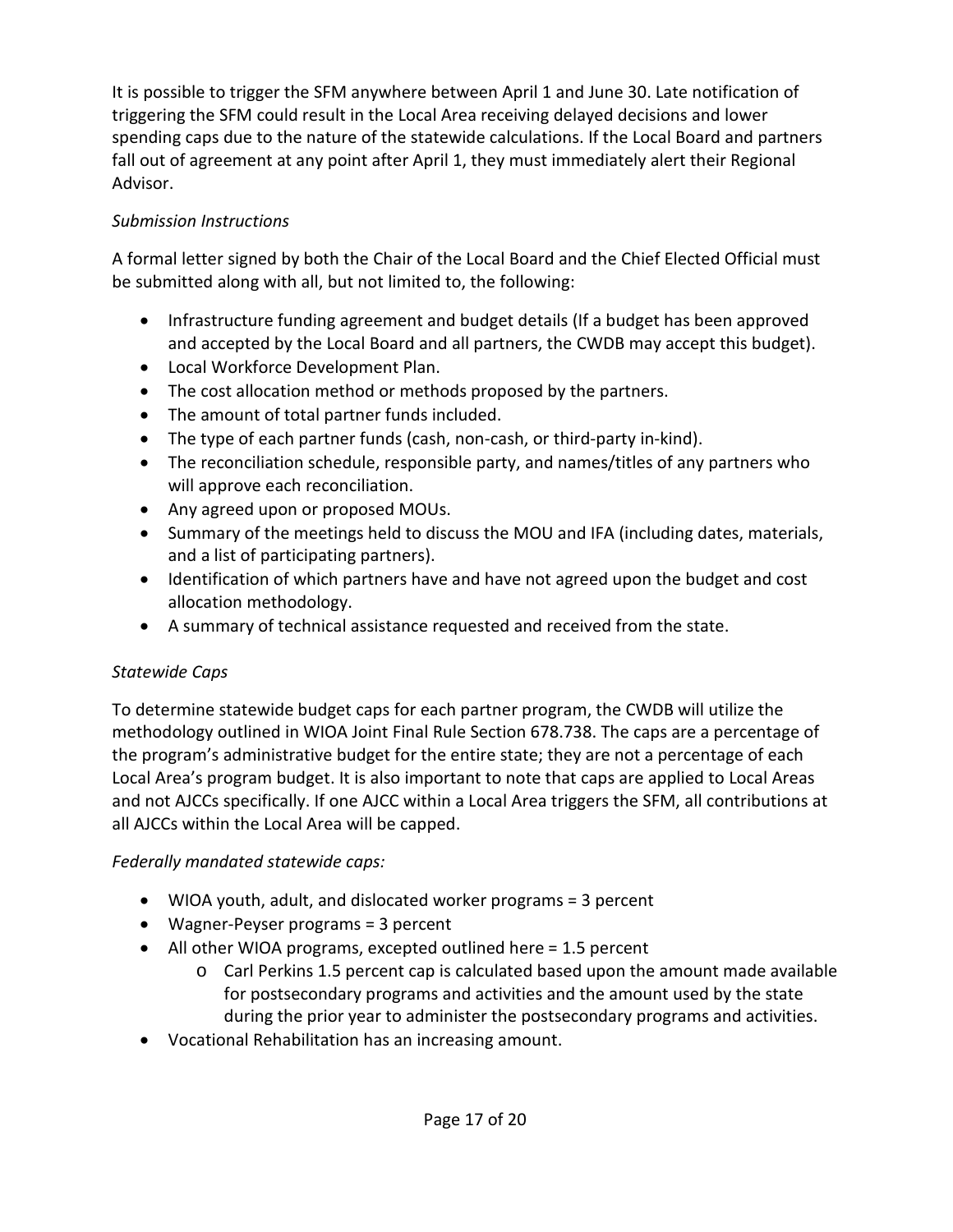- o PY 19 = 1.25 percent of federal funds provided for PY 18
- o PY 20 and beyond = 1.5 percent of federal funds provided for the previous year
- Federal direct spending program = Cap based on Governor's determination.
- Temporary Assistance for Needy Families = 1.5 percent of the state's previous year's expenditures for work, education, and training activities combined plus any additional federal funds the state agency reasonably determines to have been expended for administrative costs associated with these activities.
- Community Services Block Grant programs = 1.5 percent of the total expenditures incurred by the state for the provision of employment and training activities during the prior federal fiscal year for which information is available.

## *Funding Sources*

Under the SFM, different programs are required to fund their proportionate share through specific funds.

- WIOA Title I may use either administrative and/or program funds
- WIOA Title II must be paid from local administrative funds and/or non-federal cash, inkind, or third-party contributions
- Carl D. Perkins programs must be paid from local, post-secondary administrative funds and/or non-federal cash, in-kind, or third-party contributions
- Title V of the *Older Americans Act* may use either administrative and/or program funds
- All other partners are limited to administrative funds, as appropriate.

## *Appeals Process*

All AJCC partner programs and/or the Local Board may appeal the SFM decision. Appeals must include justification by the program and/or Local Board and be based on believed noncompliance with WIOA Section 121(h)(3) that outlines the Governor's funding allocations. All appeals must be submitted to the state, via the Regional Advisor, no later than 30 days after receiving the SFM decision. The state will respond to the appeal no later than June 30.

## **Update versus Amendment to the MOU(s)**

Under WIOA Section 121(c)(2)(A)(v) the MOUs are required to include their duration, amendment procedures, and an assurance to update not less than once every three years. The MOUs must be amended anytime there are significant changes to the shared customers, services, and/or costs. If an MOU gets amended, the Local Board shall notify their Regional Advisor of the amendment and approvals. An amendment to the MOU does not change the effective dates of the overall MOU.

For example, the splitting of the initial MOU negotiation process did not create separate threeyear timeframes for the MOUs. The addition of the IFAs and Other System Cost budgets was an amendment and addition to the already negotiated shared customers and services and did not restart the effective dates of the MOU(s).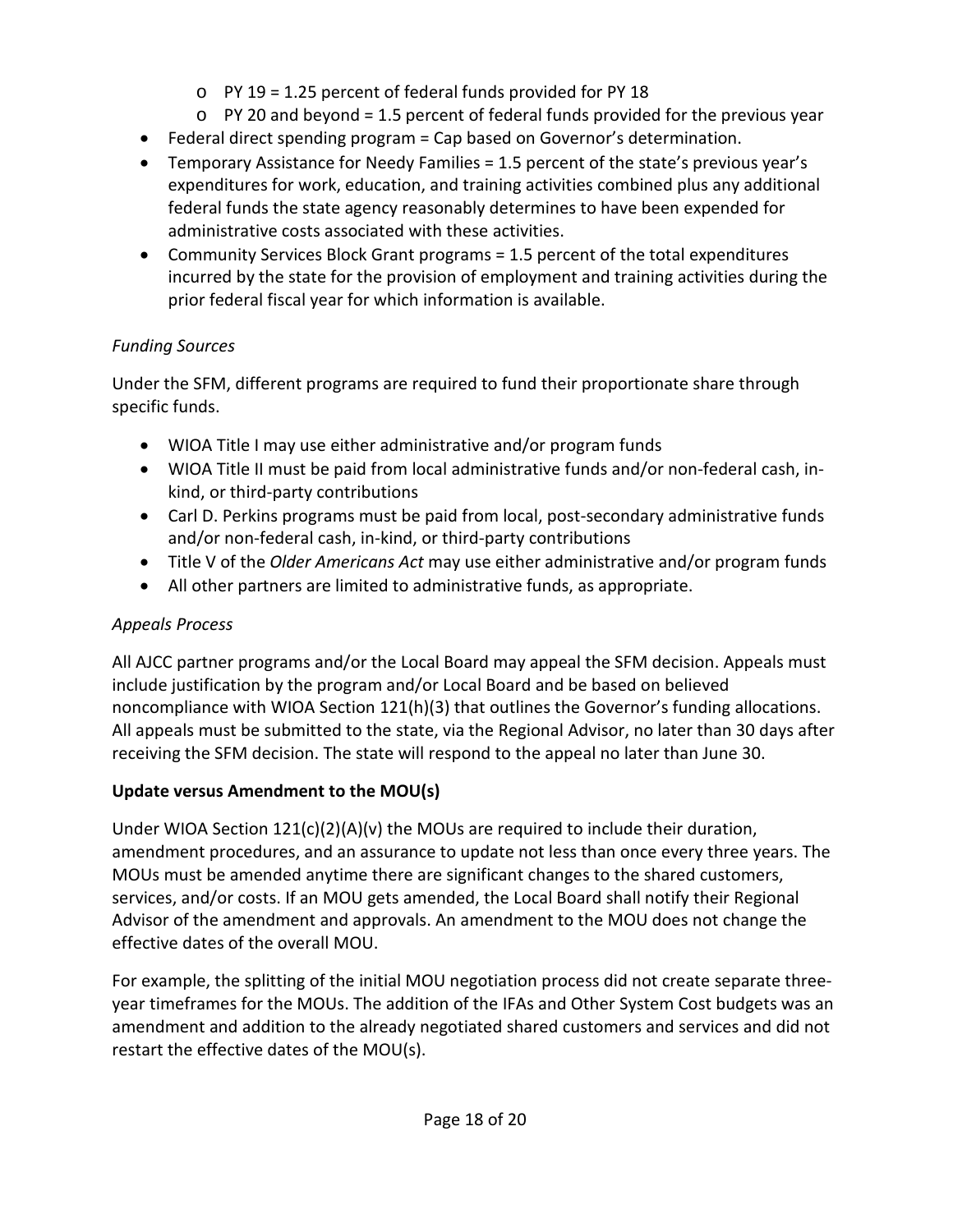Whenever there is an amendment to the MOU, the Local Board must submit the changes and approvals to their Regional Advisor.

## **Mid-Point Update and Final Submission**

Local Boards should begin meeting with all AJCC partners immediately in order to start reviewing and updating their MOUs. Any questions or concerns that arise should be submitted to their Regional Advisor immediately to provide technical assistance.

### *Mid-Point Update*

*To ensure progress is being made towards the deadline, each Local Board must submit a progress report/timeline outlining all completed and upcoming MOU activities to their Regional Advisor by March 15.* A sample MOU timeline is included as Attachment 3.

The purpose of the mid-point update is to help Local Boards chart out their MOU development process, as well as to notify the state of any outstanding technical assistance needs.

### *Final Submission*

Upon completion, the MOUs must be signed by an authorized representative of the Local Board, CEO, and all AJCC partners. An electronic copy must then be submitted to their Regional Advisor no later than 5:00 p.m. on June 30.

Some Local Boards may be unable to obtain signature(s) of accepted MOUs by this deadline (e.g. due to the scheduling of the respective board meetings). If so, the Local Board may submit an unsigned copy of the MOUs with an explanation for the absent signature(s) and the date by which the signed original will be sent.

## **Timeline**

The WIOA requires that every MOU contain an assurance that they will be reviewed and updated at least every three years. It is also required that the IFAs and Other System Costs Budgets be reviewed annually and if any substantial changes have occurred, be amended. The reviews should be ensuring accurate, up-to-date information regarding funding, delivery of services, additional partners, and any changes in the signatory official of the Local Board, CEO, or AJCC partners. *In order to allow for state monitoring and policy development, all MOUs shall be effective on the same three year schedule starting on July 1, 2019.*

The following deadlines occur annually. Every three years these dates apply to the entire MOU during the update process. On years two and three of the MOU, they only apply to the IFA and Other System Costs Budget. To ensure discussions are occurring, the midpoint check in with the Regional Advisor is an annual requirement.

## • *March 15*

Midpoint check-in. Local Board submits progress and timeline to the Regional Advisor.